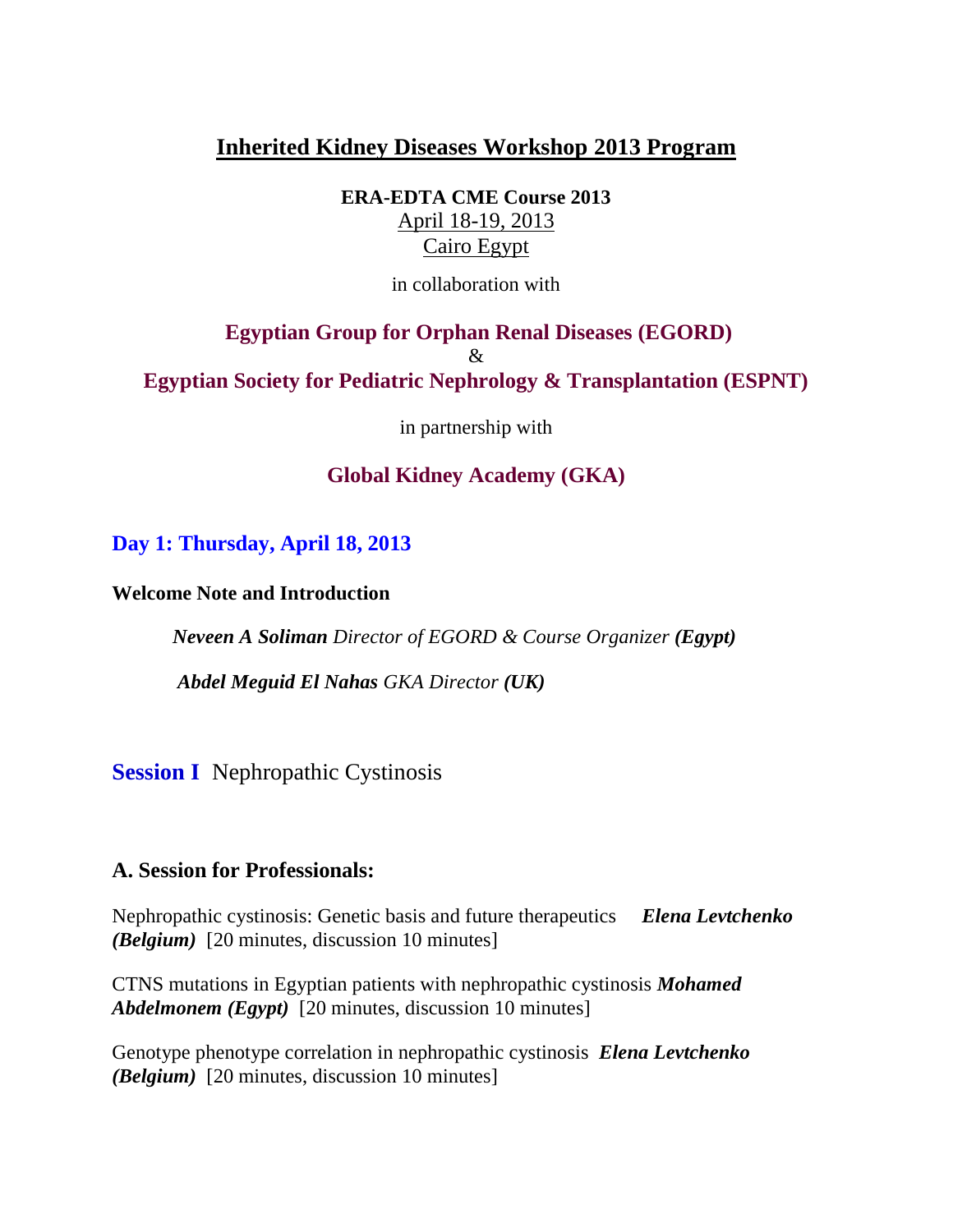### **B. Session for Patients and families:**

Nephropathic cystinosis patients and their parents **meet the experts** (Nephrologists, geneticists, and ophthalmologists) and get to ask questions, express concerns, and discuss current and future therapeutic strategies.

## **Session II** Ciliopathies

#### **Interactive Case discussions: From Experimental Animals to the Bedside**

Polycystic kidney Diseases – recent progress on diagnosis and treatment. *Albert Ong (UK)* [20 minutes, discussion 10 minutes]

Clinical characterization of Bardet biedl syndrome: Renal and ocular phenotyping. *Hafez Bazaraa (Egypt)* [20 minutes, discussion 10 minutes]

Molecular basis of nephronophthisis and associated ciliopathies in Egypt. *Marwa Nabhan (Egypt)* [20 minutes, discussion 10 minutes]

**Session III** The Eye in Inherited Kidney Diseases

Ophthalmic abnormalities in nephronophthisis and associated ciliopathies. *Ghada Gawdat (Egypt)* [20 minutes, discussion 10 minutes]

Ocular manifestations in nephropathic cystinosis: Diagnosis and prognosis. *Akmal Rizk (Egypt)* [20 minutes, discussion 10 minutes]

Multidisciplinary approach in the diagnosis and management of inherited kidney diseases. *Albert Ong (UK)* [20 minutes, discussion 10 minutes]